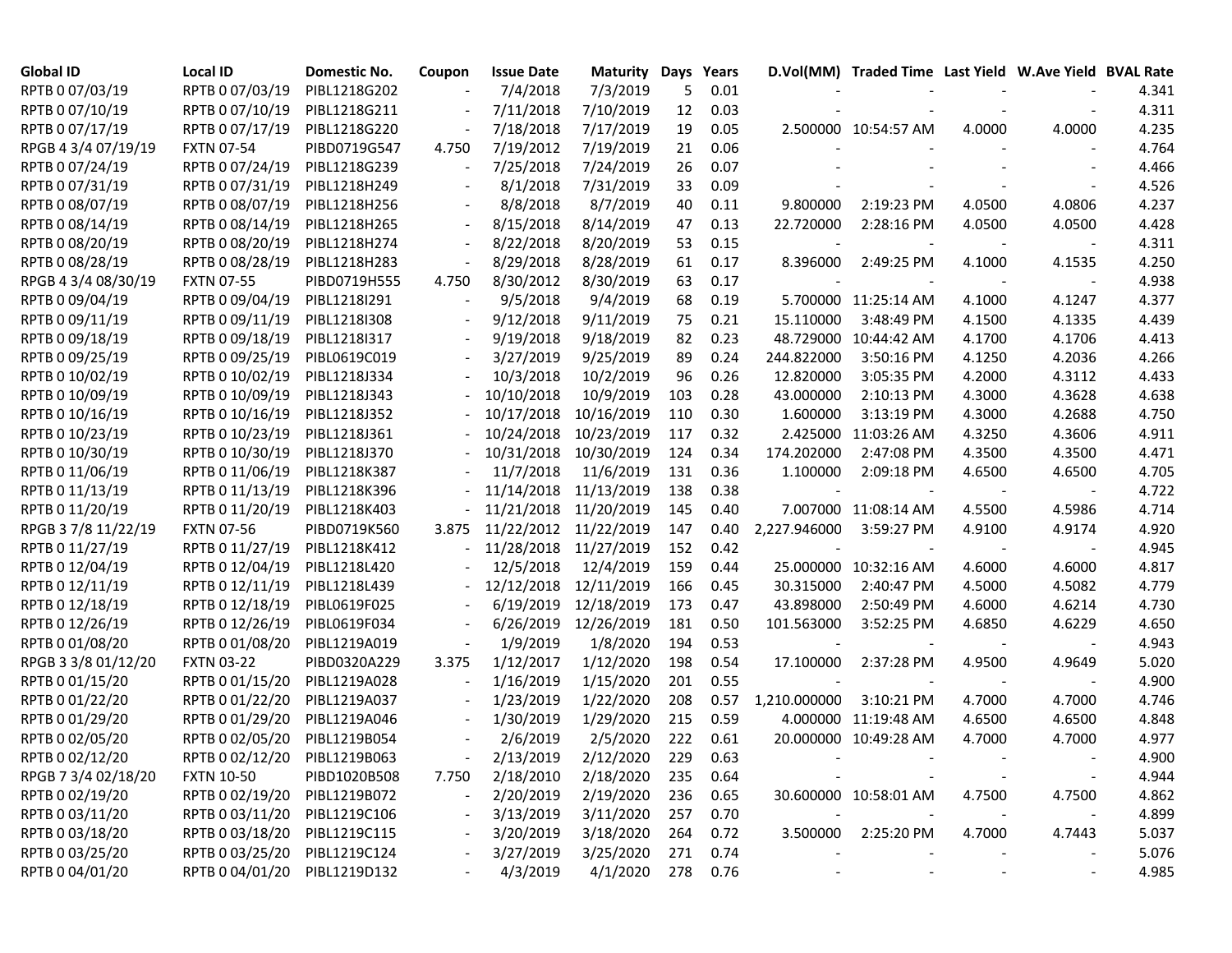| <b>Global ID</b>     | <b>Local ID</b>   | Domestic No. | Coupon | <b>Issue Date</b>                      | <b>Maturity</b>            | Days Years |      |                   | D.Vol(MM) Traded Time Last Yield W.Ave Yield BVAL Rate |        |                          |       |
|----------------------|-------------------|--------------|--------|----------------------------------------|----------------------------|------------|------|-------------------|--------------------------------------------------------|--------|--------------------------|-------|
| RPTB 0 04/08/20      | RPTB 0 04/08/20   | PIBL1219D141 |        | 4/10/2019                              | 4/8/2020                   | 285        | 0.78 |                   |                                                        |        |                          | 5.031 |
| RPGB 4 1/4 04/11/20  | RTB 03-08         | PIID0320D087 | 4.250  | 4/11/2017                              | 4/11/2020                  | 288        | 0.79 | 1,511.286000      | 3:59:23 PM                                             | 5.0500 | 4.9163                   | 4.925 |
| RPTB 0 04/29/20      | RPTB 0 04/29/20   | PIBL1219D178 |        | 4/30/2019                              | 4/29/2020                  | 306        | 0.84 |                   |                                                        |        |                          | 5.085 |
| RPTB 0 05/06/20      | RPTB 0 05/06/20   | PIBL1219E186 |        | 5/8/2019                               | 5/6/2020                   | 313        | 0.86 | 12.000000         | 2:18:53 PM                                             | 4.8000 | 4.8000                   | 4.939 |
| RPTB 0 05/13/20      | RPTB 0 05/13/20   | PIBL1219E195 |        | 5/15/2019                              | 5/13/2020                  | 320        | 0.88 |                   |                                                        |        |                          | 5.075 |
| RPTB 0 05/20/20      | RPTB 0 05/20/20   | PIBL1219E202 |        | 5/22/2019                              | 5/20/2020                  | 327        | 0.90 |                   |                                                        |        |                          | 4.932 |
| RPTB 0 05/27/20      | RPTB 0 05/27/20   | PIBL1219E211 |        | 5/29/2019                              | 5/27/2020                  | 334        | 0.91 |                   |                                                        |        |                          | 4.969 |
| RPTB 0 06/03/20      | RPTB 0 06/03/20   | PIBL1219F229 |        | 6/4/2019                               | 6/3/2020                   | 341        | 0.93 |                   | 3.400000 10:26:47 AM                                   | 4.8000 | 4.8000                   | 5.057 |
| RPTB 0 06/10/20      | RPTB 0 06/10/20   | PIBL1219F238 |        | 6/11/2019                              | 6/10/2020                  | 348        | 0.95 | 233.900000        | 3:54:00 PM                                             | 4.8500 | 4.9016                   | 4.914 |
| RPTB 0 06/17/20      | RPTB 0 06/17/20   | PIBL1219F247 |        | 6/19/2019                              | 6/17/2020                  | 355        | 0.97 |                   |                                                        |        |                          | 4.975 |
| RPTB 0 06/24/20      | RPTB 0 06/24/20   | PIBL1219F256 |        | 6/26/2019                              | 6/24/2020                  | 362        | 0.99 | 347.450910        | 3:30:37 PM                                             | 4.9250 | 4.9035                   | 4.902 |
| RPGB 7 1/4 08/19/20  | RTB 10-01         | PIID1020H015 | 7.250  | 8/19/2010                              | 8/19/2020                  | 418        | 1.14 | 0.260000          | 3:50:47 PM                                             | 4.9500 | 4.9500                   | 4.976 |
| RPGB 3 3/8 08/20/20  | <b>FXTN 05-73</b> | PIBD0520H735 | 3.375  | 8/20/2015                              | 8/20/2020                  | 419        | 1.15 |                   |                                                        |        |                          | 5.013 |
| RPGB 6 1/8 09/16/20  | <b>FXTN 10-51</b> | PIBD1020I510 | 6.125  | 9/16/2010                              | 9/16/2020                  | 446        | 1.22 | 75.500000         | 2:33:00 PM                                             | 4.9250 | 4.9581                   | 4.969 |
| RPGB 5 7/8 12/16/20  | <b>FXTN 10-52</b> | PIBD1020L525 | 5.875  | 12/16/2010                             | 12/16/2020                 | 537        | 1.47 | 94.000000         | 10:20:42 AM                                            | 4.9500 | 4.9617                   | 4.950 |
| RPGB 4 1/4 01/25/21  | <b>FXTN 03-23</b> | PIBD0321A236 | 4.250  | 1/25/2018                              | 1/25/2021                  | 577        | 1.58 | 30.500000         | 3:50:28 PM                                             | 4.9750 | 4.9709                   | 5.003 |
| RPGB 7 3/8 03/03/21  | RTB 10-02         | PIID1021C027 | 7.375  | 3/3/2011                               | 3/3/2021                   | 614        | 1.68 | 9.590000          | 3:54:54 PM                                             | 4.9650 | 4.9752                   | 4.983 |
| RPGB 3 1/2 03/20/21  | <b>FXTN 07-57</b> | PIBD0721C574 | 3.500  | 3/20/2014                              | 3/20/2021                  | 631        | 1.73 |                   | 7.200000 10:01:09 AM                                   | 4.9650 | 4.9650                   | 4.980 |
| RPGB 6 1/2 04/28/21  | <b>FXTN 10-53</b> | PIBD1021D531 | 6.500  | 4/28/2011                              | 4/28/2021                  | 670        | 1.83 |                   | 100.000000 10:21:00 AM                                 | 4.9500 | 4.9575                   | 4.965 |
| RPGB 4 7/8 06/13/21  | RTB 03-09         | PIID0321F092 | 4.875  | 6/13/2018                              | 6/13/2021                  | 716        | 1.96 | 399.280000        | 3:57:22 PM                                             | 4.9450 | 4.8872                   | 4.885 |
| RPGB 5 3/4 10/20/21  | RTB 10-03         | PIID1021J039 | 5.750  | 10/20/2011                             | 10/20/2021                 | 845        | 2.31 |                   | 19.000000 11:11:22 AM                                  | 5.0000 | 5.0000                   | 4.952 |
| RPGB 5 3/4 11/24/21  | <b>FXTN 10-55</b> | PIBD1021K551 | 5.750  | 11/24/2011                             | 11/24/2021                 | 880        | 2.41 |                   |                                                        |        |                          | 4.997 |
| RPGB 63/8 01/19/22   | <b>FXTN 10-54</b> | PIBD1022G545 | 6.375  | 7/19/2011                              | 1/19/2022                  | 936        | 2.56 |                   |                                                        |        |                          | 4.871 |
| RPGB 4 01/26/22      | <b>FXTN 05-74</b> | PIBD0522A747 | 4.000  | 1/26/2017                              | 1/26/2022                  | 943        | 2.58 | 11.300000         | 3:21:23 PM                                             | 4.9000 | 4.9088                   | 4.984 |
| RPGB 15 03/14/22     | <b>FXTN 20-02</b> | PIBD2022C021 | 15.000 | 3/14/2002                              | 3/14/2022                  | 990        | 2.71 |                   |                                                        |        |                          | 4.956 |
| RPGB 4 7/8 08/02/22  | <b>FXTN 10-56</b> | PIBD1022H562 | 4.875  | 8/2/2012                               | 8/2/2022 1131              |            | 3.10 |                   |                                                        |        |                          | 4.960 |
| RPGB 4 3/4 09/13/22  | <b>FXTN 10-57</b> | PIBD1022I570 | 4.750  | 9/13/2012                              | 9/13/2022 1173             |            | 3.21 |                   |                                                        |        |                          | 4.962 |
| RPGB 12 3/4 10/17/22 | <b>FXTN 20-03</b> | PIBD2022J033 | 12.750 | 10/17/2002                             | 10/17/2022 1207            |            | 3.31 |                   |                                                        |        |                          | 4.964 |
| RPGB 4 5/8 12/04/22  | RTB 05-11         | PIID0522L114 | 4.625  | 12/4/2017                              | 12/4/2022 1255             |            | 3.44 | 1,290.100000      | 3:53:49 PM                                             | 4.9100 | 4.8858                   | 4.889 |
| RPGB 4 12/06/22      | <b>FXTN 10-58</b> | PIBD1022L585 | 4.000  | 12/6/2012                              | 12/6/2022 1257             |            | 3.44 |                   |                                                        |        |                          | 4.966 |
| RPGB 13 02/20/23     | <b>FXTN 20-04</b> | PIBD2023B048 | 13.000 | 2/20/2003                              | 2/20/2023 1333             |            | 3.65 |                   |                                                        |        |                          | 4.971 |
| RPGB 5 1/2 03/08/23  | <b>FXTN 05-75</b> | PIBD0523C752 | 5.500  | 3/8/2018                               | 3/8/2023 1349              |            | 3.69 | 32.700000         | 3:13:29 PM                                             | 4.9250 | 4.9361                   | 4.970 |
| RPGB 3 1/2 04/21/23  | <b>FXTN 07-58</b> | PIBD0723D588 | 3.500  | 4/21/2016                              | 4/21/2023 1393             |            | 3.81 |                   |                                                        |        |                          | 5.003 |
| RPGB 11 7/8 05/29/23 | <b>FXTN 20-05</b> | PIBD2023E054 | 11.875 | 5/29/2003                              | 5/29/2023 1431             |            | 3.92 |                   |                                                        |        |                          | 4.974 |
| RPGB 3 1/4 08/15/23  | RTB 10-04         | PIID1023H046 | 3.250  | 8/15/2013                              | 8/15/2023 1509             |            | 4.13 | 152.165000        | 3:24:41 PM                                             | 5.0300 | 5.0414                   | 5.020 |
| RPGB 11 3/8 10/23/23 | <b>FXTN 20-06</b> | PIBD2023J068 | 11.375 |                                        | 10/23/2003 10/23/2023 1578 |            | 4.32 |                   |                                                        |        |                          | 4.982 |
| RPGB 6 1/4 03/12/24  | RTB 05-12         | PIID0524C129 | 6.250  | 3/12/2019                              | 3/12/2024 1719             |            |      | 4.71 7,959.380000 | 3:49:28 PM                                             | 4.9285 | 4.9280                   | 4.930 |
| RPGB 4 1/2 04/20/24  | <b>FXTN 07-59</b> | PIBD0724D595 | 4.500  | 4/20/2017                              | 4/20/2024 1758             |            | 4.81 | 20.000000         | 9:23:29 AM                                             | 5.0690 | 5.0690                   | 5.076 |
| RPGB 12 3/8 06/03/24 | <b>FXTN 20-07</b> | PIBD2024F075 | 12.375 | 6/3/2004                               | 6/3/2024 1802              |            | 4.93 |                   |                                                        |        | $\overline{\phantom{a}}$ | 4.996 |
| RPGB 12 7/8 08/05/24 | <b>FXTN 20-08</b> | PIBD2024H086 | 12.875 | 8/5/2004                               | 8/5/2024 1865              |            | 5.11 |                   |                                                        |        | $\overline{\phantom{a}}$ | 4.999 |
| RPGB 4 1/8 08/20/24  | <b>FXTN 10-59</b> | PIBD1024H595 | 4.125  | 8/20/2014                              | 8/20/2024 1880             |            | 5.15 |                   |                                                        |        |                          | 4.933 |
| RPGB 13 3/4 11/11/24 | <b>FXTN 20-09</b> | PIBD2024K091 |        | 13.750 11/11/2004 11/11/2024 1963 5.37 |                            |            |      |                   |                                                        |        |                          | 5.005 |